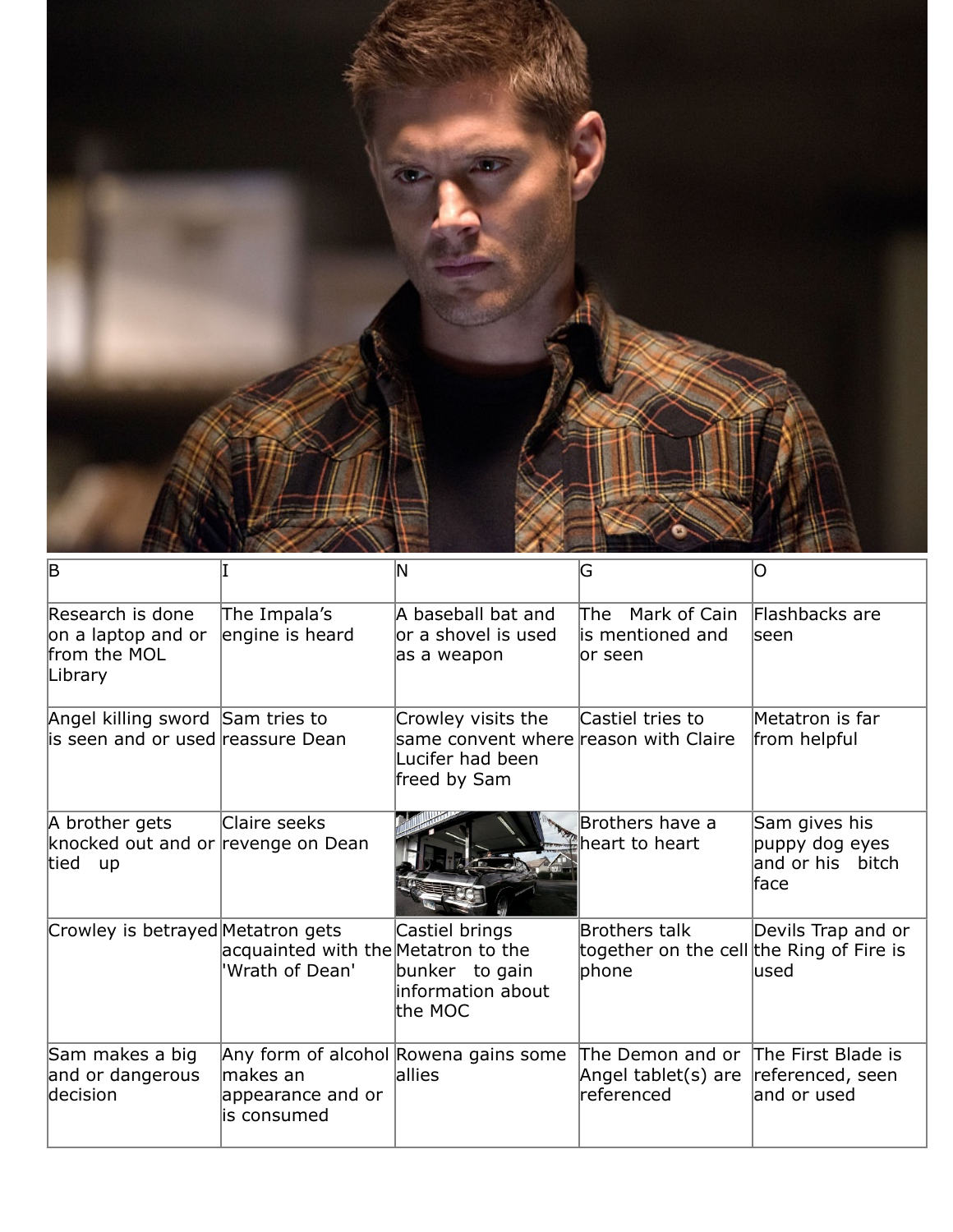

| ΙB                                                         |                                                                                     | N                                                                                                      | G                                                                                | O                                                              |
|------------------------------------------------------------|-------------------------------------------------------------------------------------|--------------------------------------------------------------------------------------------------------|----------------------------------------------------------------------------------|----------------------------------------------------------------|
| Rowena gains<br>some allies                                | Sam makes a big The First Blade is<br>and or dangerous referenced, seen<br>decision | and or used                                                                                            | Any form of<br>alcohol makes an<br>appearance and<br>lor is consumed             | The Demon and<br>$ $ or Angel tablet(s)<br>are referenced      |
| Metatron gets<br>acquainted with<br>the 'Wrath of<br>Dean' | Castiel brings<br>Metatron to the<br>bunker to gain<br>information about<br>the MOC | Crowley is<br>betrayed                                                                                 | Devils Trap and or Brothers talk<br>the Ring of Fire is together on the<br>lused | cell phone                                                     |
| Claire seeks<br>revenge on Dean   heart to heart           | Brothers have a                                                                     |                                                                                                        | Sam gives his<br>puppy dog eyes<br>and or his bitch<br>lface                     | A baseball bat<br>and or a shovel is<br>$ used$ as a<br>weapon |
| Flashbacks are<br>lseen                                    | The<br>or seen                                                                      | Mark of Cain A brother gets<br>is mentioned and knocked out and oron a laptop and<br>tied<br><b>up</b> | Research is done<br>or from the MOL<br>Library                                   | The Impala's<br>engine is heard                                |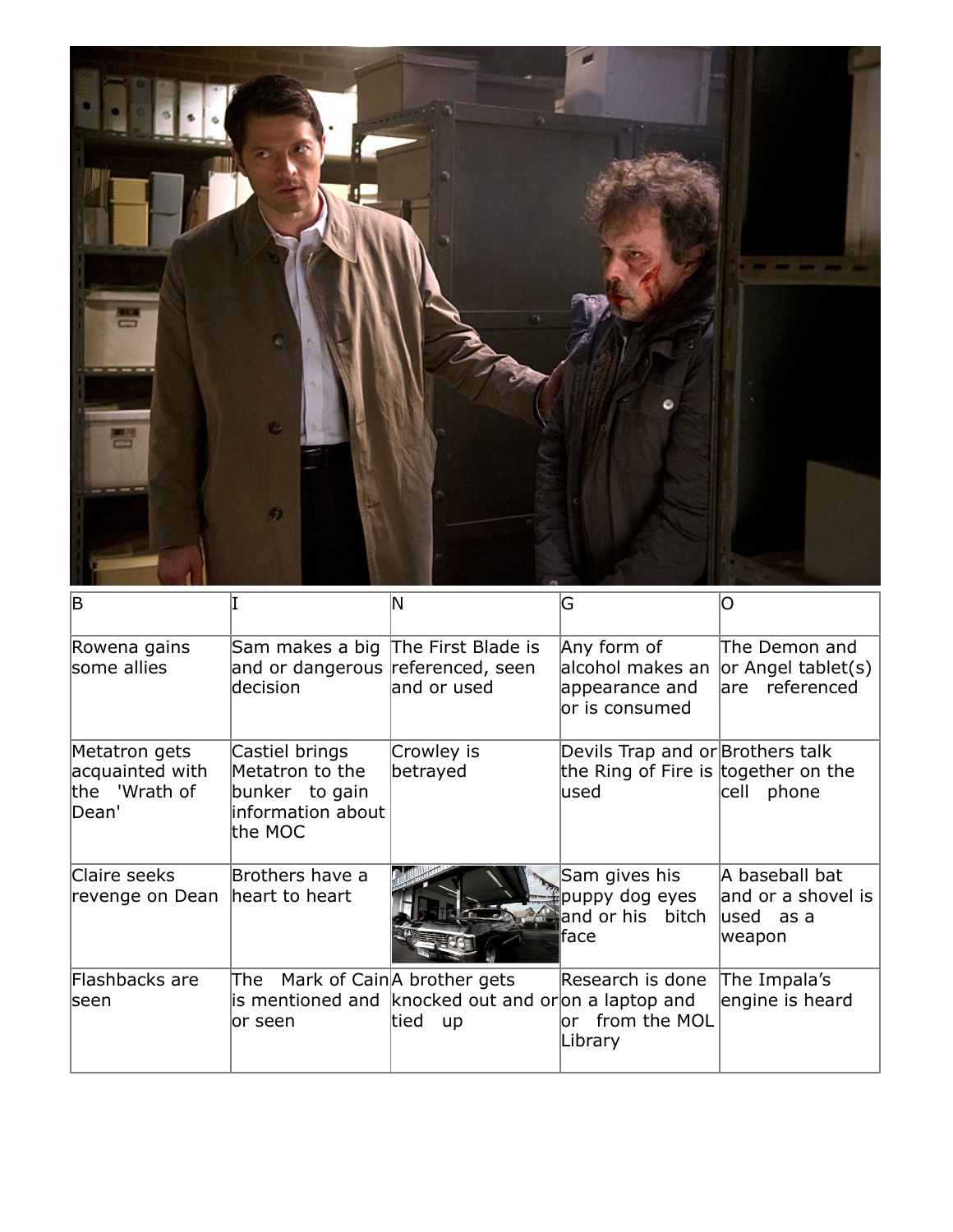

| ΙB                                                                                  |                                                                  | N                                                      | G                                                                                            |                                                                   |
|-------------------------------------------------------------------------------------|------------------------------------------------------------------|--------------------------------------------------------|----------------------------------------------------------------------------------------------|-------------------------------------------------------------------|
| Angel killing sword Crowley visits the<br>lis seen and or<br>lused                  | same convent<br>where Lucifer had<br>been freed by Sam           | Metatron is far from Castiel tries to<br>helpful       | reason with Claire reassure Dean                                                             | Sam tries to                                                      |
| The<br>lis mentioned and<br>lor seen                                                | Mark of Cain   A brother gets<br>knocked out and<br>or tied up   | Flashbacks are seen The Impala's                       | engine is heard                                                                              | Research is done<br>on a laptop and or<br>from the MOL<br>Library |
| Brothers have a<br>heart to heart                                                   | Sam gives his<br>puppy dog eyes<br>and or his bitch<br>face      |                                                        | A baseball bat and The First Blade is<br>or a shovel is used referenced, seen<br>as a weapon | and or used                                                       |
| The Demon and or Any form of<br>Angel tablet(s) are alcohol makes an<br>lreferenced | appearance and or<br>lis consumed                                | Claire seeks<br>revenge on Dean                        | Rowena gains<br>some allies                                                                  | Sam makes a big<br>and or dangerous<br>decision                   |
| Crowley is<br>betrayed                                                              | Devils Trap and or Metatron gets<br>the Ring of Fire is<br>lused | acquainted with the Metatron to the<br>'Wrath of Dean' | Castiel brings<br>bunker to gain<br>information about<br>the MOC                             | Brothers talk<br>together on the<br>cell phone                    |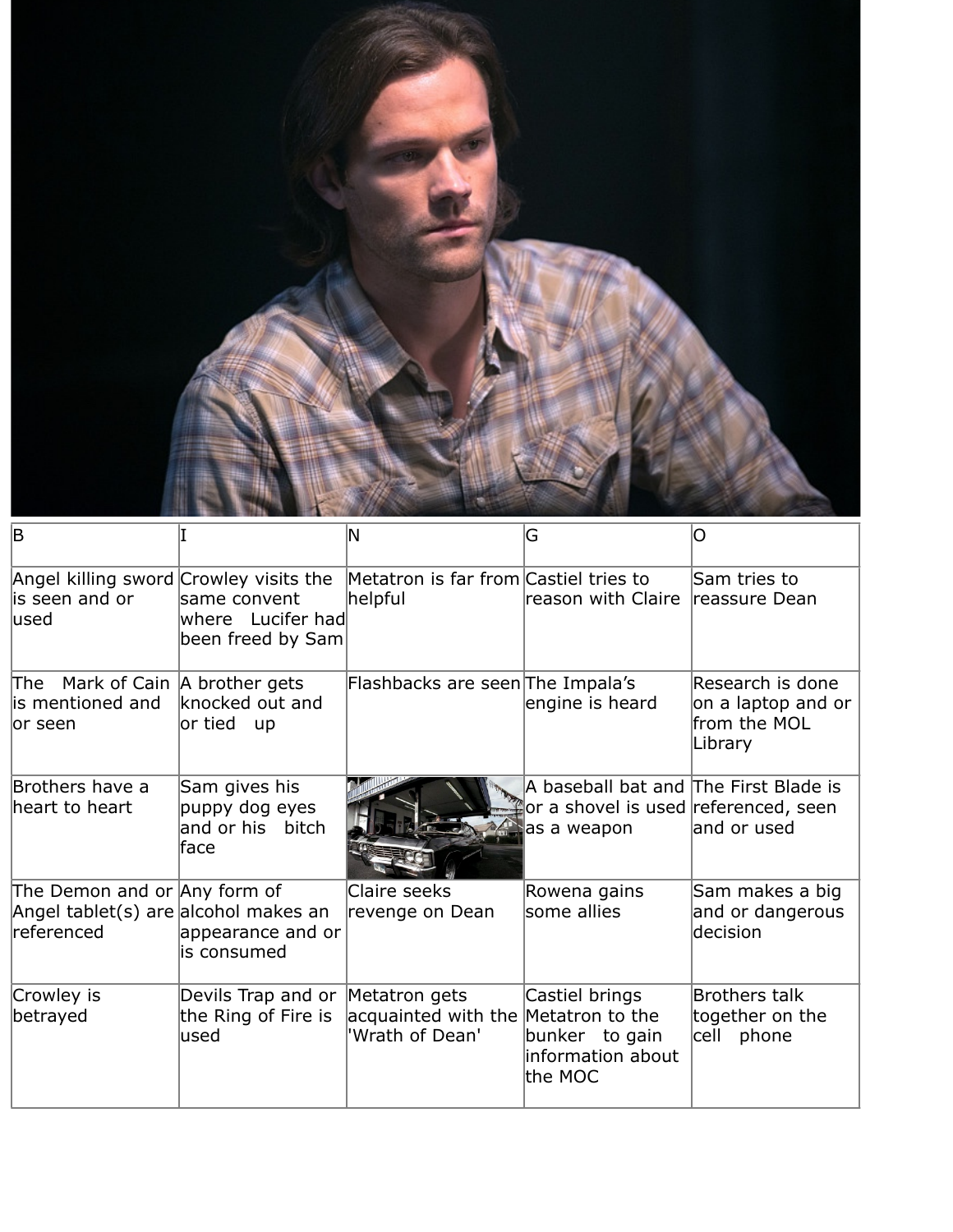

| B                                                                                    |                                                                | N                                                                                                               | G                                                                                 | O                                                                 |
|--------------------------------------------------------------------------------------|----------------------------------------------------------------|-----------------------------------------------------------------------------------------------------------------|-----------------------------------------------------------------------------------|-------------------------------------------------------------------|
| Metatron gets<br>acquainted with<br>the 'Wrath of<br>Dean'                           | Crowley is<br>betrayed                                         | Brothers talk<br>together on the<br>cell phone                                                                  | Devils Trap and or Castiel brings<br>the Ring of Fire is Metatron to the<br>lused | bunker to gain<br>information about<br>the MOC                    |
| Any form of<br>alcohol makes an revenge on Dean<br>appearance and<br>lor is consumed | Claire seeks                                                   | The Demon and or Sam makes a big Rowena gains<br>Angel tablet(s) are and or dangerous some allies<br>referenced | decision                                                                          |                                                                   |
| Sam gives his<br>puppy dog eyes<br>and or his bitch<br>face                          | A baseball bat<br>and or a shovel is<br>$lused$ as a<br>weapon |                                                                                                                 | The First Blade is Metatron is far<br>referenced, seen<br>and or used             | from helpful                                                      |
| Sam tries to<br>reassure Dean                                                        | Castiel tries to<br>reason with Claire heart to heart          | Brothers have a                                                                                                 | Angel killing<br>sword is seen and same convent<br>lor used                       | Crowley visits the<br>where Lucifer<br>had been freed<br>by Sam   |
| Flashbacks are<br>seen                                                               | The Impala's<br>engine is heard                                | The Mark of Cain A brother gets<br>is mentioned and<br>or seen                                                  | knocked out and<br>$\operatorname{\mathsf{or}}\nolimits$ tied<br><b>up</b>        | Research is done<br>on a laptop and<br>or from the MOL<br>Library |